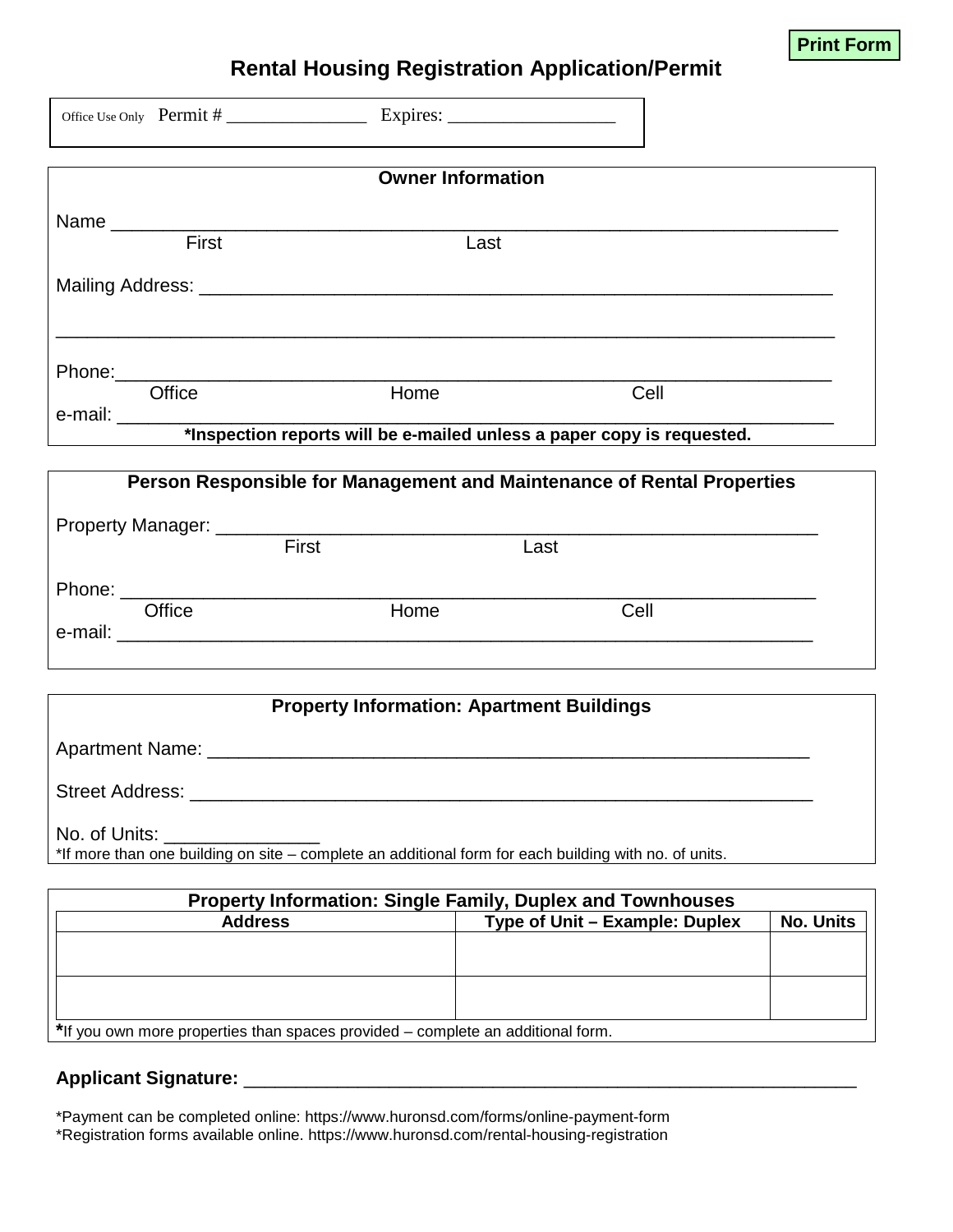## **Fee Schedule**

|                                                                                                                             | <b>Amount</b> |
|-----------------------------------------------------------------------------------------------------------------------------|---------------|
| One year permit for each dwelling structure/building                                                                        | \$30.00       |
| Two year permit for each dwelling structure/building                                                                        | \$45.00       |
| Three year permit for each dwelling structure/building                                                                      | \$65.00       |
| For each dwelling unit within dwelling structure/building – per year                                                        | \$5.00        |
| Re-inspection fee if re-inspection is required after any inspection to<br>confirm/verify correction done as required        | \$20.00       |
| Late inspection fee if inspection scheduled and dwelling unit not open<br>to inspector requiring rescheduling of inspection | \$20.00       |

| <b>Fee Examples</b>       | <b>One Year Permit</b> | <b>Three Year Permit</b> |
|---------------------------|------------------------|--------------------------|
| Single Family Home        | $$25 + $5 = $30.00$    | $$65 + $15 - $80.00$     |
| <b>Duplex</b>             | $$25 + $10 = $35.00$   | $$65 + $30 = $95.00$     |
| 4-unit Townhouse          | $$25 + $20 = $45.00$   | $$65 + $60 = $125.00$    |
| 8-unit Apartment Building | $$25 + $40 = $65.00$   | $$65 + 120 = $185.00$    |

Return application to: City of Huron Inspection Department PO Box 1369 Huron SD 57350

Questions: Call (605) 353-8512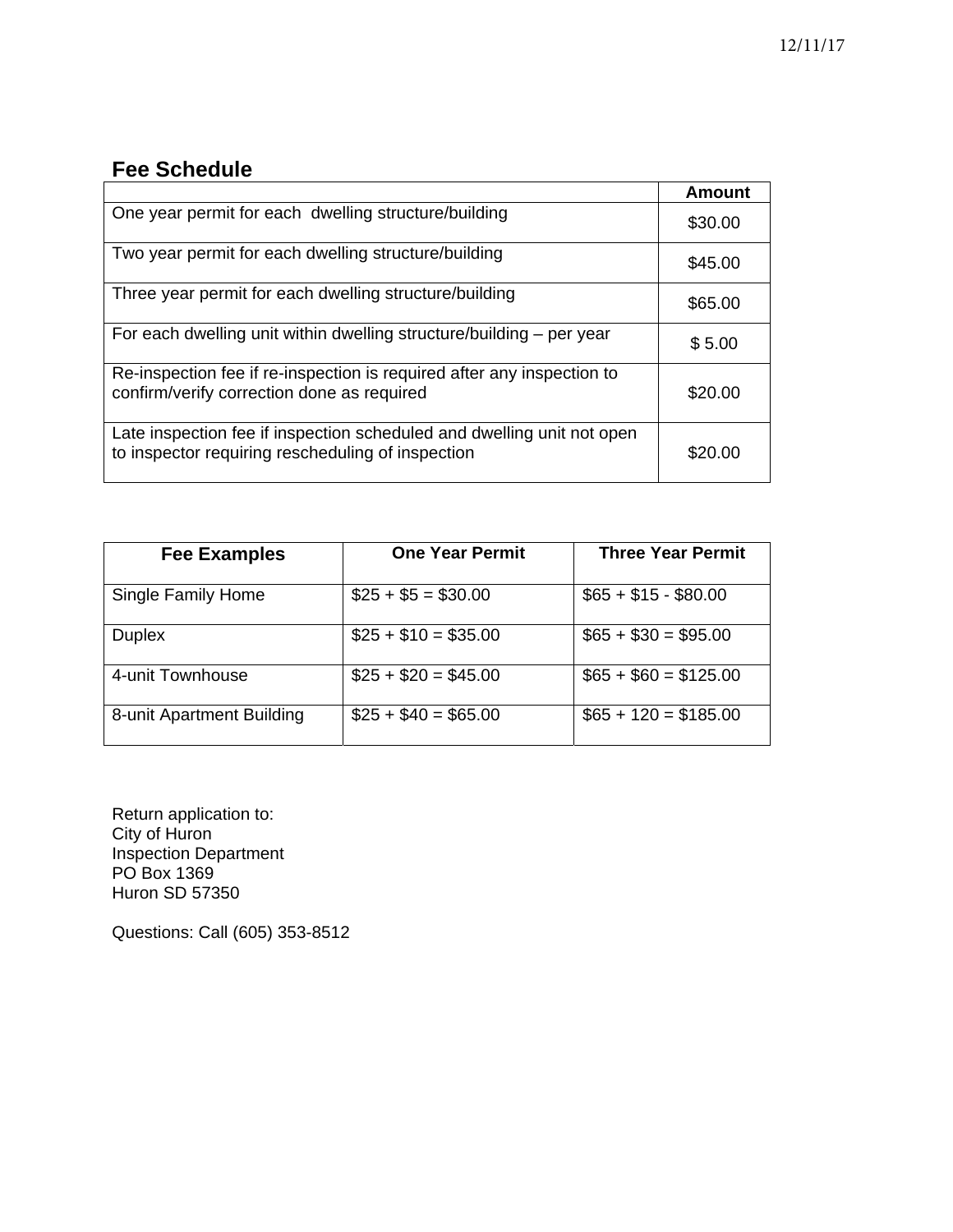## **Addition form (may be copied) for Apartment Buildings**

| No. of Units: _____<br>*If more than one building on site - complete an additional form for each building with no. of units.            |
|-----------------------------------------------------------------------------------------------------------------------------------------|
|                                                                                                                                         |
|                                                                                                                                         |
| No. of Units: __________<br>*If more than one building on site - complete an additional form for each building with no. of units.       |
|                                                                                                                                         |
|                                                                                                                                         |
| No. of Units:<br>*If more than one building on site - complete an additional form for each building with no. of units.                  |
|                                                                                                                                         |
|                                                                                                                                         |
| No. of Units: <u>_________</u><br>*If more than one building on site - complete an additional form for each building with no. of units. |
|                                                                                                                                         |
| Street Address: __________                                                                                                              |
| No. of Units:<br>*If more than one building on site - complete an additional form for each building with no. of units.                  |
|                                                                                                                                         |
|                                                                                                                                         |
| No. of Units: _______<br>*If more than one building on site - complete an additional form for each building with no. of units.          |

\*If you own more apartments that spaces provided – complete an additional form.